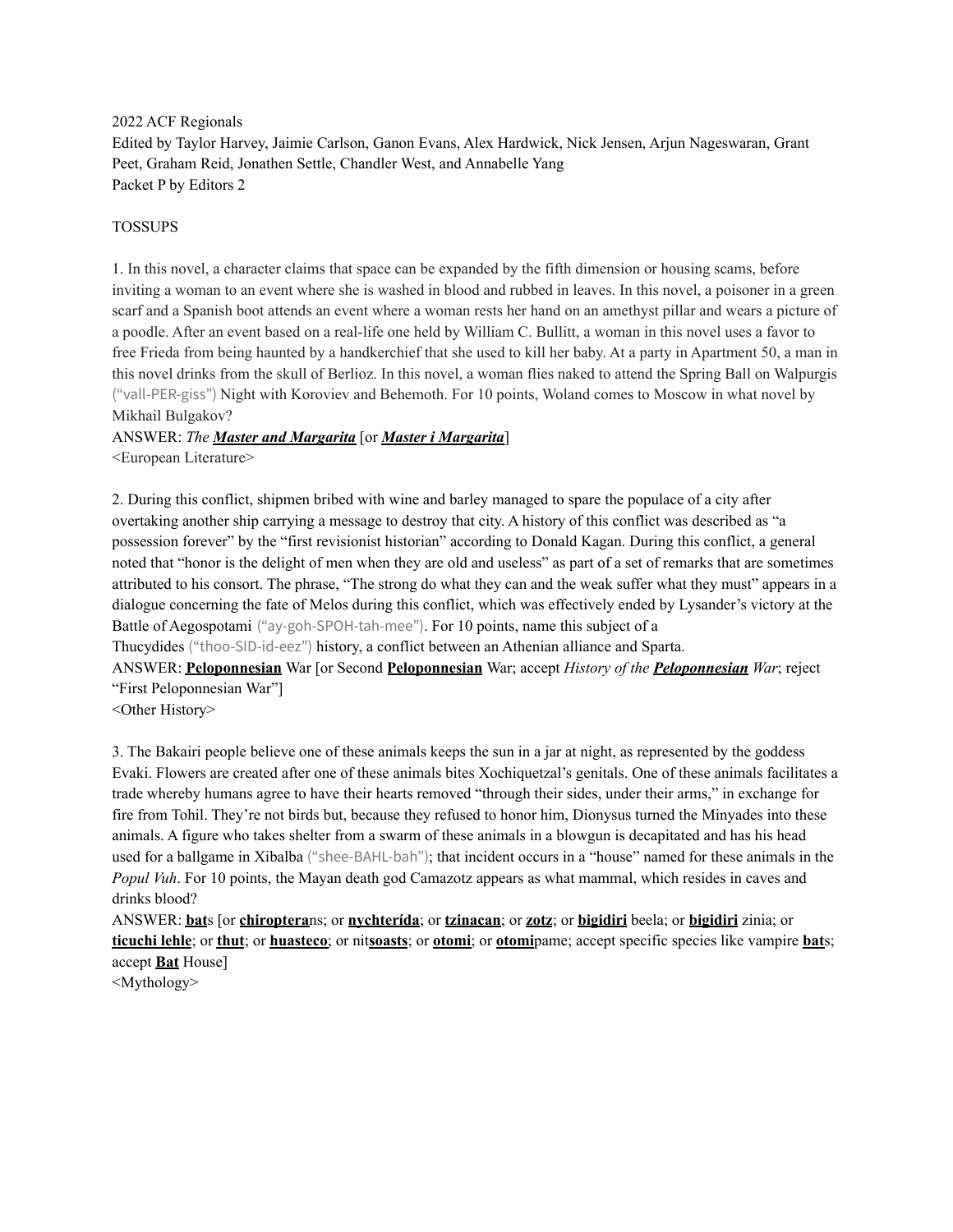4. It's not IMS, but the electron capture variant of this technique often uses Nickel-63 beta radiation and is highly sensitive to halogenated molecules. In a form of this technique, the sample is introduced via syringe through a rubber septum that can introduce ghost peaks if not purged. This technique can use a thermal conductivity detector, though flame ionization is more sensitive to hydrocarbons in the analyte. A version of this technique with a mass spectrometer as the detector is the "gold standard" in forensic analysis of mixtures. In this technique, the column packing or an adsorbed liquid serves as the stationary phase, and its mobile phase is often helium. For 10 points, name this technique that separates the volatile components of a sample by their retention time after vaporization. ANSWER: **gas chromatography** [or **GC**; accept **gas** liquid **chromatography** or **GLC**; accept **gas** solid **chromatography** or **GSC**; prompt on column chromatography]

<Chemistry>

5. In this opera, two offstage voices shout about finding "more corpses in the canal" during a final act that takes place in a dilapidated offshore palace. A character in this opera changes her attitude toward a rival after seeing a rosary belonging to a blind street singer; that character in this opera stabs herself instead of marrying the baritone Barnaba during the aria "Suicidio" ("soo-ee-CHEE-dee-oh"). While on a ship, Enzo sings this opera's most famous aria, "Cielo e mar" ("CHAY-lo ay mar"). In an oft-excerpted scene from this opera, guests at a feast watch a ballet performed by dancers who represent divisions of the day; that excerpt from this opera is danced to by ostriches and hippos in *Fantasia* and provides the melody of the song "Hello Muddah, Hello Faddah." For 10 points, name this opera by Amilcare Ponchielli ("ah-MEEL-cah-ray pone-k'YELL-ee") that features "The Dance of the Hours." ANSWER: *La Gioconda* ("lah jo-CONE-dah") [or *The Joyful Girl* or *The Joyful Woman* or *The Joyful Lady* or *The Joyful One* or *The Happy Woman* or *The Ballad Singer*]

<Other Fine Arts>

6. Alfred L. Roca used nitrogen-15 data to find the sources of this good from the 16th-century wreck of the *Bom Jesus* ("bone zhay-ZEUS"). Before the 1870s, beeswax and this good led to the expansion of the Chokwe. Arab trade in this main good among the Ngonde led to the 1887 Karonga War. The Yao and the Chikunda armies of prazeros ("prah-ZAIR-oos") mainly enslaved porters to haul this good in the lower Zambezi valley. A caravan route for trading slaves and this good via Tabora led to the Stokes Affair and the Congo–Arab War and enriched Nyamwezi and Swahili merchants like Tippu Tip. Loango and Kongo artists carved this material like scrimshaw. 19th-century Europeans imported this African material for cutlery handles and billiard balls. For 10 points, what material was hunted on a namesake coast south of modern Bouaké, Abidjan, and Yamoussoukro? ANSWER: **ivory** [accept elephant **tusk**s; accept Côte d'**Ivoire** or **Ivory** Coast; accept rhinoceros **horn**; prompt on teeth or dentine; prompt on elephants or *Loxodonta*; prompt on rhinoceroses] <World History>

7. A thinker from this country wrote that Rousseau's general will was finally realized in a subculture characterized as "database animals." Another thinker from this country drew on the notion of "other power" to center his philosophical method on the constant confession of one's ignorance in *Philosophy as Metanoetics*. A philosopher from this country compared the Western conception of nihilism and *shūnyatā* in the book *Religion and Nothingness*. A notion from the aesthetics of this country that translates to "the pathos of things" centers on the recognition of impermanence. An ethical code developed in this country translates as "the way of the warrior." For 10 points, name this home country of Keiji Nishitani and other philosophers of the Kyoto School.

ANSWER: **Japan** [or **Nihon** or **Nippon**] (The first clue refers to *Otaku: Japan's Database Animals* by Hiroki Azuma. The late clues refer to mono no aware and bushidō.) <Philosophy>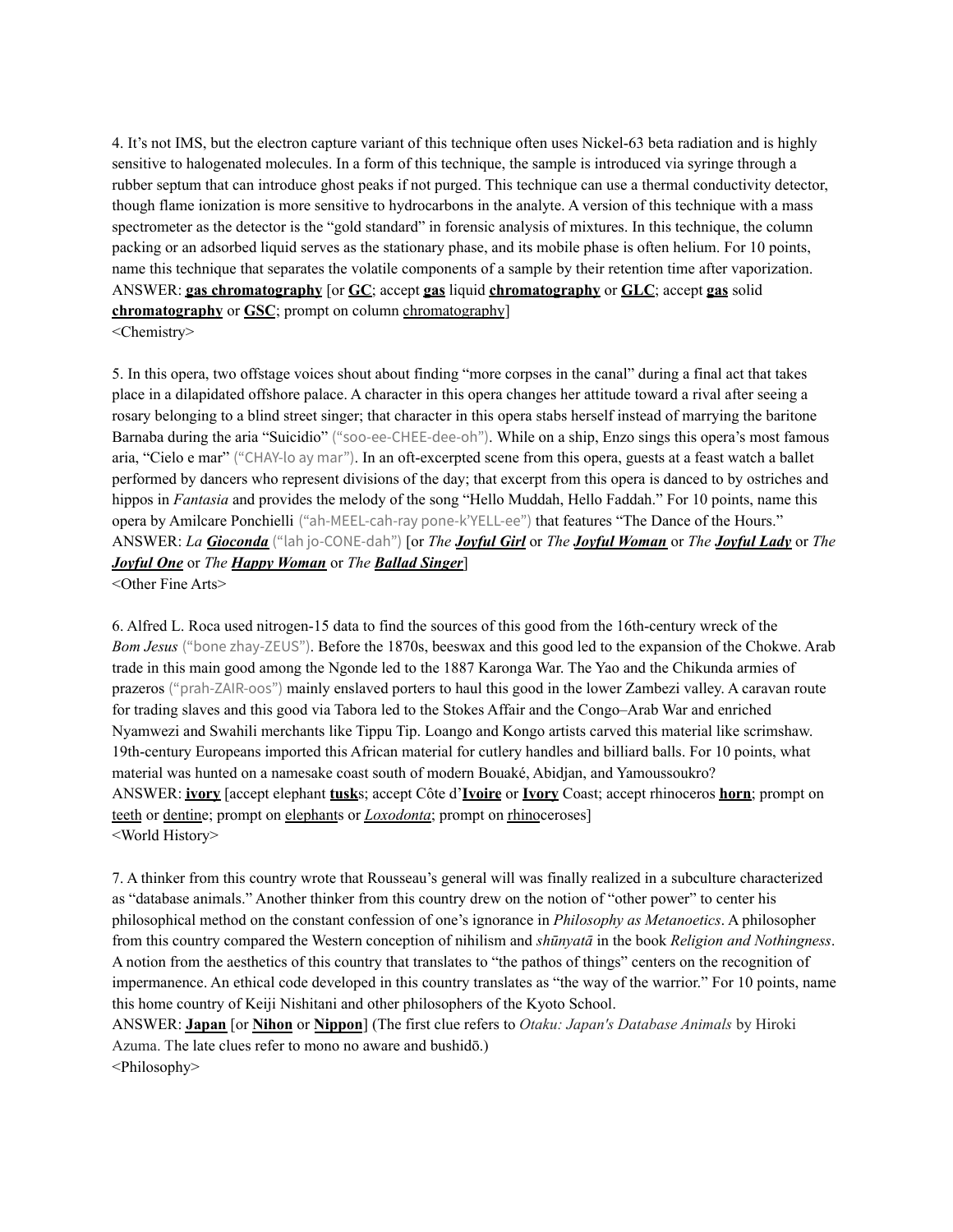8. *Two answers required.* In a poem, one of these authors addresses the other as a "moon of poets" and wonders about the lost sonnets of Raphael and paintings of Dante. These poets met after one praised the other in "Lady Geraldine's Courtship," and one of these poets dedicated "One Word More" to the other. A little child sings "O bella liberta" in a poem named for the windows of these poets' house. A poem from one of these poets to the other describes how men "strive for right" and "turn from praise," and another requests not to be loved for "her smile–her look." Time spent by these poets in the Casa Guidi ("GWEE-dee") inspired poems in *Men and Women* like "Andrea del Sarto." One of these poets wrote a poem to the other that asks, "How do I love thee? Let me count the ways." For 10 points, name these two married poets of "My Last Duchess" and *Sonnets from the Portuguese*. ANWER: **E**lizabeth Barrett **Browning** [or Elizabeth **Barrett** Moulton-Barrett] AND **R**obert **Browning** [accept the **Brownings**]

<British Literature>

9. The differential group delay due to this phenomenon leads to PMD, which distorts pulses and limits data rates. Twisted nematic LCDs modulate pixel opacity by electrically controlling the strength of this phenomenon with the Fréedericksz ("FREE-durr-icks") transition. For materials exhibiting this property, the impermeability tensor defines an ellipsoid called the optical indicatrix. Waveplates have a fast and slow axis because they are made out of crystals exhibiting this phenomenon. An applied electric field induces this phenomenon to different degrees in the Kerr and Pockels effects. This phenomenon splits light into ordinary and extraordinary rays. For 10 points, name this phenomenon in which a medium has different indices of refraction for light propagating in different directions. ANSWER: **birefringence** [or **birefringent**; accept circular **birefringence**; accept **optical rotation**; accept **polarization rotation**; prompt on optical activity; prompt on polarization of light before "Fréedericksz" by asking "what phenomenon is affecting the polarized light?"; prompt on double refraction by asking "what phenomenon causes double refraction?"] (PMD stands for polarization mode dispersion.) <Physics>

10. An artist from this country depicted two elderly lovers with their younger counterparts inside the silhouette of their faces in the painting *Forever Always*; that painting inspired the album cover for Young Thug's *Punk*. An artist who spent most of the later part of her life in this country created a green poster depicting two Eves handing each other apples and donated the sculpture *How Doth the Little Crocodile* to its capital city. After she split from Max Ernst, this country became the adopted home of Leonora Carrington. An artist from this country created a painting of a skyscraper erupting from a volcano inside a bathtub and another painting that depicts her head on the body of a wounded deer. For 10 points, name this home country of Frida Kahlo.

ANSWER: **Mexico** [or United **Mexican** States or Estados Unidos **Mexicanos**; reject "Estados Unidos"] (*Forever Always* is by Octavio Ocampo.)

<Painting/Sculpture>

11. The unnamed narrator is encouraged to write a biography of this author by the older woman Sadie in Andrew Palmer's novel *The Bachelor*. The speaker of a poem by this author calls himself "the king of the pool" and "the little man who smokes and smokes" before referring to himself as "Pussy-cat!" This author described a man who "rose with his gun and went outdoors by my window / and did what was needed" in a poem reflecting on his father's suicide. The fourteenth poem in a collection by this author begins "Life, friends, is boring. We must not say so." This author wrote a collection of three-stanza, eighteen-line poems that depict conversations between Mr. Bones and his alter ego, Henry. For 10 points, name this American confessional poet who wrote many *Dream Songs*. ANSWER: John **Berryman** [or John Allyn McAlpin **Berryman**; prompt on John Allyn Smith, Jr.] <American Literature>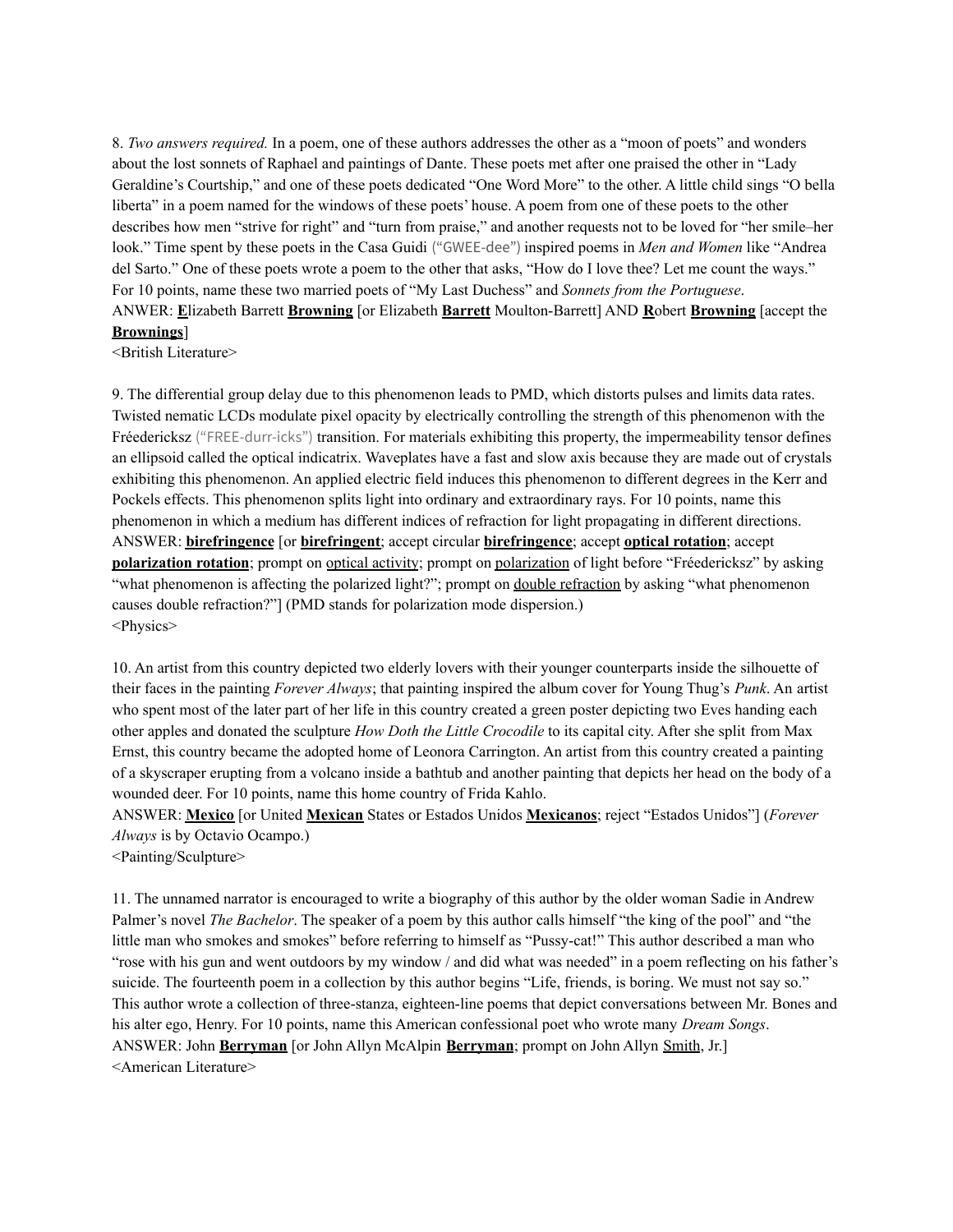12. The day before she died, Pope Innocent IV ("the fourth") approved the rule written by a nun from this city, the first monastic rule written for women by a woman. A series of three mystical encounters in a basilica in this city led Simone Weil ("vay") to convert to Christianity. On Palm Sunday in 1212, a teenage saint snuck out of her house in this city and was tonsured by another future saint in the nearby Santa Maria degli Angeli. This city's abbey of San Domiano was the longtime home of the founder of a "poor" order of nuns named Saint Clare. A male saint born in this city rebelled against the stability of the Benedictines by swearing his order to a life of itinerant poverty and legendarily preached to the birds. For 10 points, name this Umbrian city that was the birthplace of Saint Francis. ANSWER: **Assisi** [or **Asisium**; accept Francis of **Assisi** or Francesco d'**Assisi**; accept Clare of **Assisi**] <Religion>

13. A 1980 Harvard Business School study centered on a supposed 1973 strike involving members of this profession taking an unplanned day off. In a Senate race, Jeff Bingaman punned on this profession to attack his opponent who previously held it, Harrison Schmitt. He isn't John F. Kennedy, but a man at the time best known for working in this non-political profession delivered the Gold Star Mothers speech. That man who worked in this profession before becoming a senator was, along with John McCain, cleared of wrongdoing as a member of the Keating Five. A 1986 disaster that killed seven people in this profession, including the teacher Christa McAuliffe, motivated the Rogers Commission. For 10 points, name this pre-political profession of John Glenn, who was one of the Mercury Seven. ANSWER: **astronaut**s [prompt on scientists; prompt on engineers; prompt on aviators or; prompt on pilots; prompt on geologists; prompt on schoolteachers before read] <American History>

14. Given a topological space  $(X, T)$  ("X-T") and set *S* that is called a "sub-[one of these sets]" for *X*, (read slowly) if every open cover of *X* by members of *S* has a finite subcover, then *X* is compact (end read slowly) by a theorem of J.W. Alexander. If this set for a topological space is countable, then the space is second-countable. All vector spaces are free because one of these sets for a vector space always exists. For a vector space, one of these sets must also be a minimal generating set and a maximally linearly independent set. Given one of these sets *S* for a vector space, any element of the vector space can be written as a linear combination of the elements of *S*. For 10 points, the unit vectors "*i* hat," "*j* hat," and "*k* hat" form what type of set for three-dimensional Euclidean space? ANSWER: **basis** set [or **base** set; accept sub**basis**; prompt on generating set or set of generators; prompt on spanning set; prompt on linearly independent set] (The first line refers to the Alexander Subbasis Theorem.) <Other Science>

15. A plywood model of the Dukes of Hazzard charger crashes into this object in the Chris Larson installation *Pause*. Scharlette Holdman paid to have this object shipped to San Francisco, and it was later exhibited in an empty warehouse at Mather Air Force Base as an argument for the insanity of its owner. This structure was built with the help of its owner's brother David, who provided letters of its owner's unique phrasing of "you can't eat your cake and have it too." Until 2019, this object was found next to an exhibit on the Boston Marathon Bombing in DC's Newseum. For 10 points, name this object built in the woods of Lincoln, Montana, where the manifesto "Industrial Society and Its Future" was written by an anarcho-primitivist who sent multiple mail bombs to academics. ANSWER: the **Unabomber**'s **cabin** [accept any answers indicating a **house** or **shed** owned by the **Unabomber**; accept Ted **Kaczynski** or Theodore (John) **Kaczynski** in place of "the Unabomber"; reject "bunker" or similar answers]

<Other Academic>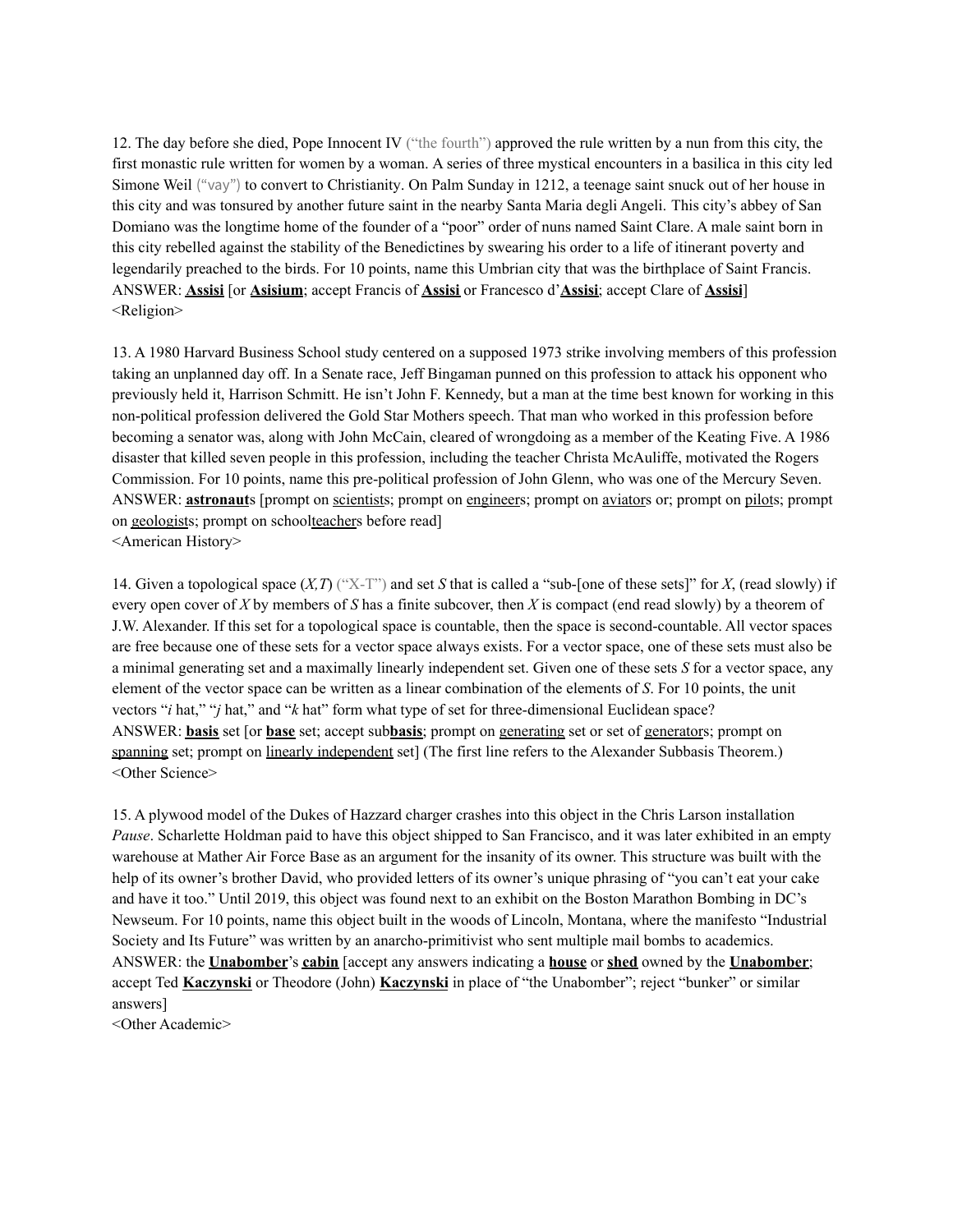16. Eva Mackey analyzed how this country's ads mythologized non-political "ordinary" people in *House of Dif erence*. A thinker from this country used Oliver Sacks watching a soundless Reagan speech to illustrate the title "Autonomy of Affect." A nonprofit from this country taught critical thinking with a PSA about the wild "house hippo." This country's 1991 *Broadcasting Act* set quotas of culturally distinct "content" for channels that educated children about national history with *Heritage Minutes*. A theorist from this country contrasted high-participation "cool" comics with "hot" films; that author of *Understanding Media* coined the phrases "global village" and "the medium is the message." For 10 points, what homeland of Brian Massumi and Marshall McLuhan produces bilingual media in English and French?

ANSWER: **Canada** [accept **Canadian** Broadcasting Corporation; accept **Canadian** content or contenu **canadien**; prompt on CBC or CanCon]

<Social Science>

17. An F minor work dedicated to this person begins with a two-measure Mannheim rocket that is then repeated in the dominant; that opening was the first example used by Arnold Schoenberg ("SHERN-berg") to define a musical sentence. A chamber piece dedicated to this person opens with the cello sustaining a C, before being joined by other instruments holding rising A-flat, E-flat, and A. This composer's brother likely inspired the fugal finale beginning C-D-F-E in a younger composer's final symphony. This composer was supposedly called "Papa" by a composer who included "Dissonance" in a set of string quartets dedicated to him. The oldest member of the First Viennese School, for 10 points, name this brother of Michael and mentor of Mozart, who wrote the Surprise Symphony. ANSWER: Joseph **Haydn** [or Franz Joseph **Haydn**] <Classical Music>

18. Opponents of this industry at Wyhl and Plogoff developed manure spray hoses and illegally constructed barns full of sheep, tactics they adopted from activism against a proposed expansion of a military base in the Larzac. Chaïm Nissim's opposition to this industry caused him to participate in an attack on the "Superphénix" using bazookas supplied by the Red Army Faction. The use of dry cask storage in this industry offers an alternative to pond storage at sites like Sellafield, the setting of the 1957 Windscale fire. A logo with the text "NO THANKS" below a smiling sun symbolizes opposition to this industry, which Angela Merkel committed to phase out of Germany by 2022. For 10 points, name this energy industry that was set back by the radioactive disaster at Chernobyl.

ANSWER: **nuclear** energy industry [or **nuclear** power industry; prompt on energy or power industry; reject descriptions that mention "nuclear weapons"]

<European History>

19. The TNF homolog *dl* drives the induction of these structures from embryonic placodes by activating beta-catenin. In Dicer-knockout mice, these structures evaginate, not invaginate. Precursors of these structures cluster in condensate, germ, and bulbous peg stages. These structures degrade as effluvium while leaving "club" remnants in their maturation cycle of anagen, catagen, and telogen. In an "areata" condition, immune privilege is lost in the inner root sheath of these ectodermal structures, whose "bulge" contains melanocyte stem cells that alter their coloration. Sebaceous glands lubricate the base of these structures, which are raised by arrector pili. These structures' dermal papillae are destroyed in cosmetic electrolysis and laser removal. For 10 points, alopecia causes the loss of what keratinous structures from the scalp?

ANSWER: **hair**s [or hair **follicle**s; accept club **hair**; accept laser **hair** removal; prompt on sebaceous glands before read; prompt on skin or dermis or integumentary system or epithelium; prompt on cytokeratins or dermal papillae or pili before read] (*dl* stands for *downless*.)

<Biology>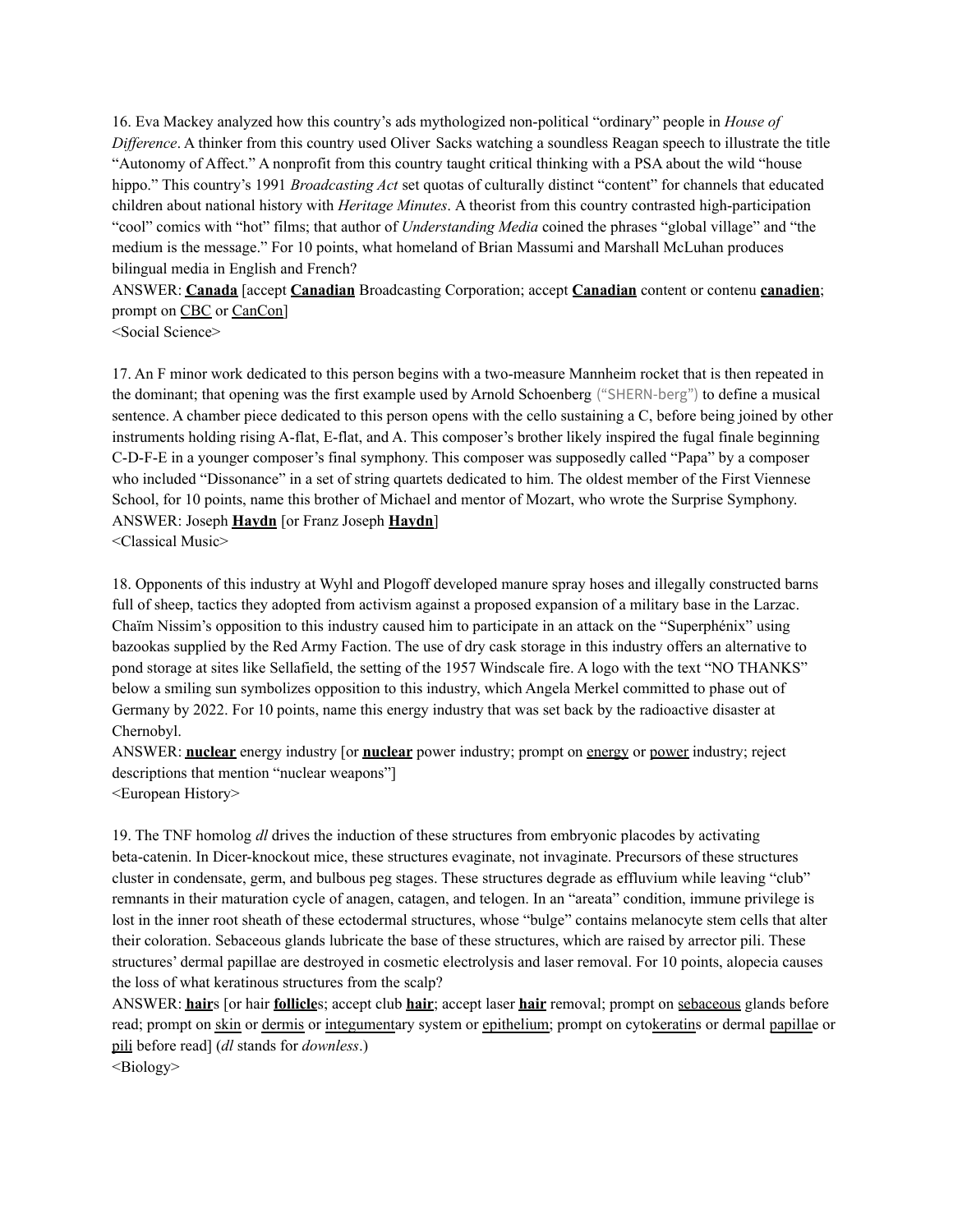20. This character "wound the thread around the prin of night" to open a Mohja Kahf poetry collection titled "Emails from [this character]." In a short story, Atyka is killed for teaching about this character during the Algerian Civil War. This character describes a husband traveling for two weeks to bring his ill wife a rare fruit, inspiring the Assia Djebar story "Woman in Pieces." An Assia Djebar novel is titled "A Sister to [this character]," who tells a story about three apples. Until the 2008 translation by Malcolm and Ursula Lyons, the only full English translation of the work depicting this narrator was the 1880s version by Richard Burton. When daybreak arrives, this woman cannot finish telling her sister Dunyazad stories. For 10 points, name this woman who tells Sultan Shahriyar ("SHAH-ree-ar") the stories of the *Arabian Nights*.

ANSWER: **Scheherazade** ("shuh-HAIR-uh-zahd") [or **Shahrazad**; accept *A Sister to Scheherazade*; accept *E-mails from Scheherazad*]

<World Literature>

Tiebreaker. *Description acceptable.* A man's "potato-peeling face" is described in this work, whose narrator is upset when water is spilled on some genealogy charts. In this work, a child describes her mother as "'Moms': an imperfect 'Mom'" and wishes she could "honor her by removing the 's'." This work ends with the narrator calling herself "a bundle of contradictions" and wondering "what I could be…if only there were no other people in the world." The narrator receives a kiss on a divan in this work, which features the cat Mouschi and the dentist Mr. Dussel. This work addressed to Kitty describes the author's crush on Peter van Daan, and states, "I still believe, in spite of everything, that people are truly good at heart." For 10 points, name this work written while the author was hiding from the Nazis in an attic.

ANSWER: The **Diary of a Young Girl** [or Het *Achterhuis*, Dagboekbrieven 14 Juni 1942 – 1 Augustus 1944; or The *Annex: Diary Notes 14 June 1942 – 1 August 1944*); or the **diary** of Anne **Frank**; or the **diary** of Annelies Marie **Frank**]

<European Literature>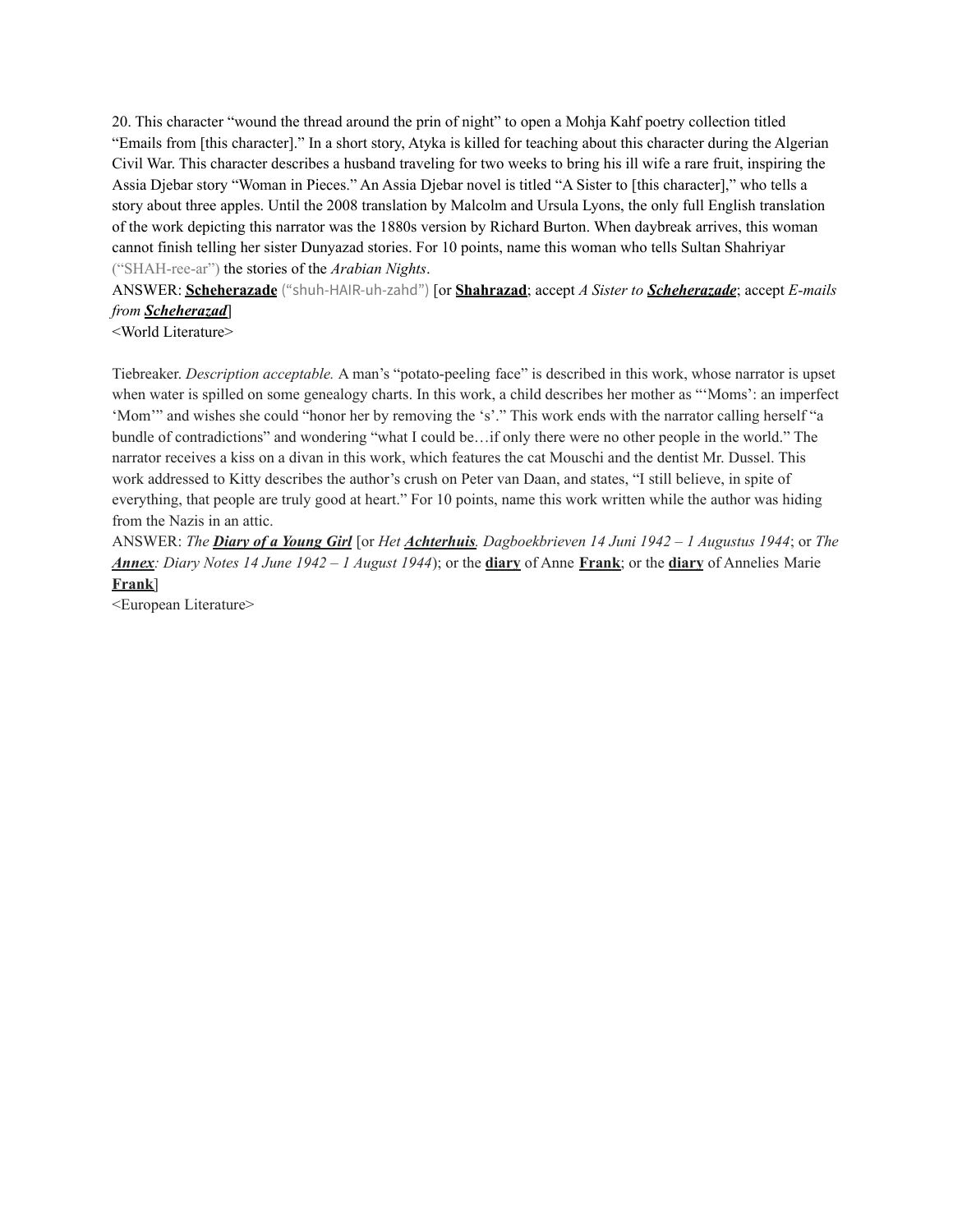#### BONUSES

1. When he appeared on the Italian game show *Double or Nothing* in 1959, a composer shocked the audience by successfully naming 24 varieties of these things and winning 10,000 dollars as a result. For 10 points each: [10h] Name these objects that trigger the unique musical synesthesia of the Czech composer

Václav Hálek ("VAHTS-lahf HAH-leck"). A Lied by Modest Mussorgsky ("muh-SORG-skee") describes a girl who collects "orange, brown, and white" examples of these objects.

ANSWER: **mushroom**s [accept "Gathering **Mushroom**s" or "Po **Griby**"; prompt on fungus or fungi] [10e] This American experimental composer won big on the aforementioned game show with his excellent mushroom knowledge. He is better known for writing *Imaginary Landscapes* and *4' 33''*.

## ANSWER: John **Cage** [or John Milton **Cage** Jr.]

[10m] The late Baroque player of this instrument Johann Schobert is sadly best known today for killing himself and his whole family when he made a soup out of poisonous mushrooms that he claimed were edible. *The Mysterious Barricades* is a *style brisé* ("steel-luh bree-zay") piece written for this instrument by François Couperin.

ANSWER: **harpsichord** [or **clavecin**; or **Cembalo**; prompt on keyboard]

<Classical Music>

2. Gerhard Ertl and colleagues used Auger ("oh-ZHAY") spectroscopy to measure adsorption of this gas on crystals of iron, allowing for the calculation of ammonia synthesis rates. For 10 points:

[10e] Name this gas that is artificially fixed in the Haber–Bosch process for ammonia synthesis.

## ANSWER: di**nitrogen** gas [or  $\mathbf{N}_2$  ("N-2")]

[10m] Adsorbed nitrogen is more stable on the pure (111) ("one-one-one") surface of iron than the

(100) ("one-zero-zero") surface, where (111) and (100) are these labels used to specify a lattice plane in crystallography.

ANSWER: **Miller indices** [prompt on indices]

[10h] Ertl also established that alkali metals can play this role when added to the iron catalyst for ammonia synthesis by donating charge to the iron surface. Like activators, these substances enhance the effectiveness of the main catalyst.

## ANSWER: **promoter**s [accept **cocatalyst**]

<Chemistry>

3. The Arsenites and Josephists feuded over support for this ruler, whom Patriarch Arsenios Autoreianos had excommunicated in 1261 for ordering the blinding of the eleven-year-old John IV Laskaris. For 10 points each: [10h] Name this ruler whose policies were juxtaposed with those of his son, Andronikos II, by the contemporaneous historian George Pachymeres ("pack-ih-MEER-eez").

ANSWER: **Michael VIII** Palaiologos [prompt on Palaiologos; prompt on Michael]

[10m] Pachymeres criticized Michael VIII's support for this policy, which split the Arsenites and the Josephists. Pope Gregory X called the Second Council of Lyons ("lee-ohn") after Michael VIII promised to complete this action.

ANSWER: **Union** of the Eastern Orthodox and the Roman Catholic **Churches** [or word forms; accept descriptions like **mend**ing the Great **Schism**; accept **East–West Schism** or **Schism of 1054** in place of "Great Schism"; reject "Western Schism" or "Papal Schism" in place of "Great Schism"]

[10e] Earlier attempts to mend the Great Schism had failed due to lingering tensions over Enrico Dandolo's 1204 sack of Constantinople during this crusade, after which the Latin Empire was formed.

## ANSWER: **Fourth** Crusade

<European History>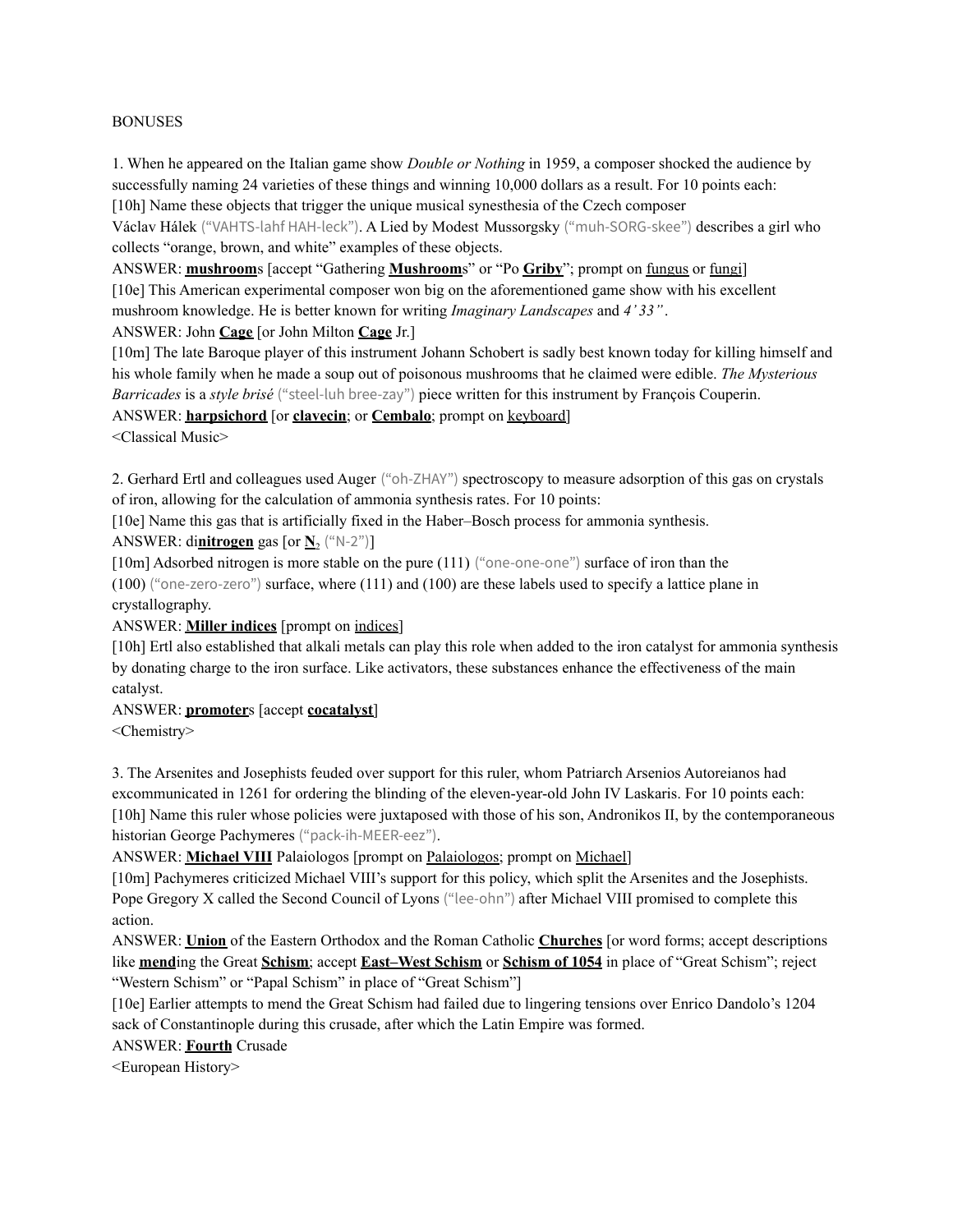4. Answer the following about queer contemporary authors from California, for 10 points each.

[10h] In 2021, this Cambodian-American author's only collection of short stories was published less than a year after he died of a drug overdose. Many of the stories in this author's collection *Afterparties* describe his youth as a gay Cambo in Stockton.

ANSWER: Anthony Veasna **So**

[10e] Queer author Maggie Nelson was inspired by Joan Mitchell paintings to write a prose poetry collection meditating on this color. This primary color dominates the famous cover of *The Great Gatsby* painted by Francis Cugat.

### ANSWER: **blue** [accept *Bluets*]

[10m] A queer poet with this surname co-founded the New Narrative movement in San Francisco with Bruce Boone. Another poet with this surname wrote the collection *The Wild Iris* and won the 2020 Nobel Prize in Literature.

ANSWER: **Glück** ("glick") [accept Louise **Glück** or Louise Elisabeth **Glück**; accept Robert **Glück**] <American Literature>

5. Duranton and Puga identified sharing gains and risk, matching externalities, and learning as microfoundations of this process, which Robert B. Noland found to be high in Italy and low in Sweden. For 10 points each:

[10h] Name this localization process that provides cost-saving external economies of scale and forms development clusters within industries. Integrated conurbations form in a related process with this name.

ANSWER: **agglomeration** [accept urban **agglomeration**; accept economies of **agglomeration** or **agglomeration** economies; prompt on urban growth or urbanization or similar; prompt on increasing returns to scale]

[10e] Agglomeration economies might be illustrated by China's Táobǎo villages, which specialize in selling goods on one of these platforms that include B2C sites run by JD.com, Flipkart, Alibaba, and Amazon.

ANSWER: **e-commerce** [or **electronic commerce**; or **online shopping** or **online market**s or **e-tail** or equivalents; prompt on internet or websites or online or similar; prompt on markets or stores or similar]

[10m] B2G e-commerce firms like Citymart target this part of the economy, which forms PPPs with businesses. This area names a field of "administration" that uses management's XY theory to address the "iron triangle" that blocks implementation.

ANSWER: **government** [or **civic** sector or **public** sector or **state** sector or **civil** service; accept public **policy** or similar; accept **public** administration or **public** management; accept **public**–private partnerships; accept business to **government**; prompt on political science or politics; prompt on bureaucracy or similar] <Social Science>

6. A photographer in New Brighton repeatedly assures a man who has stolen this item that he will be promoted quickly to "Chief Messenger at Feltex." For 10 points each:

[10h] Name this item, which Buntu encourages the protagonist to steal from Robert Zwelinzima's

("z'way-LIN-zee-mah's") body in Athol Fugard's play *Sizwe* ("SIZ-way") *Banzi Is Dead*.

ANSWER: **pass**book [accept **identity book**; accept **work**ers' permit; accept **pass** or **ID** card; prompt on book; prompt on permit; reject "passport"]

[10m] This Palestinian poet engaged with the racial politics of identity documents by repeating "Write down: I am an Arab" in the poem *Identity Card*.

## ANSWER: Mahmoud **Darwish**

[10e] This playwright wrote about asylum seekers in London in the radio play *Document of Identity*. This Nigerian playwright is better known for writing *Death and the King's Horseman*.

ANSWER: Wole **Soyinka** [or Akinwande Oluwole Babatunde **Soyinka**]

<World Literature>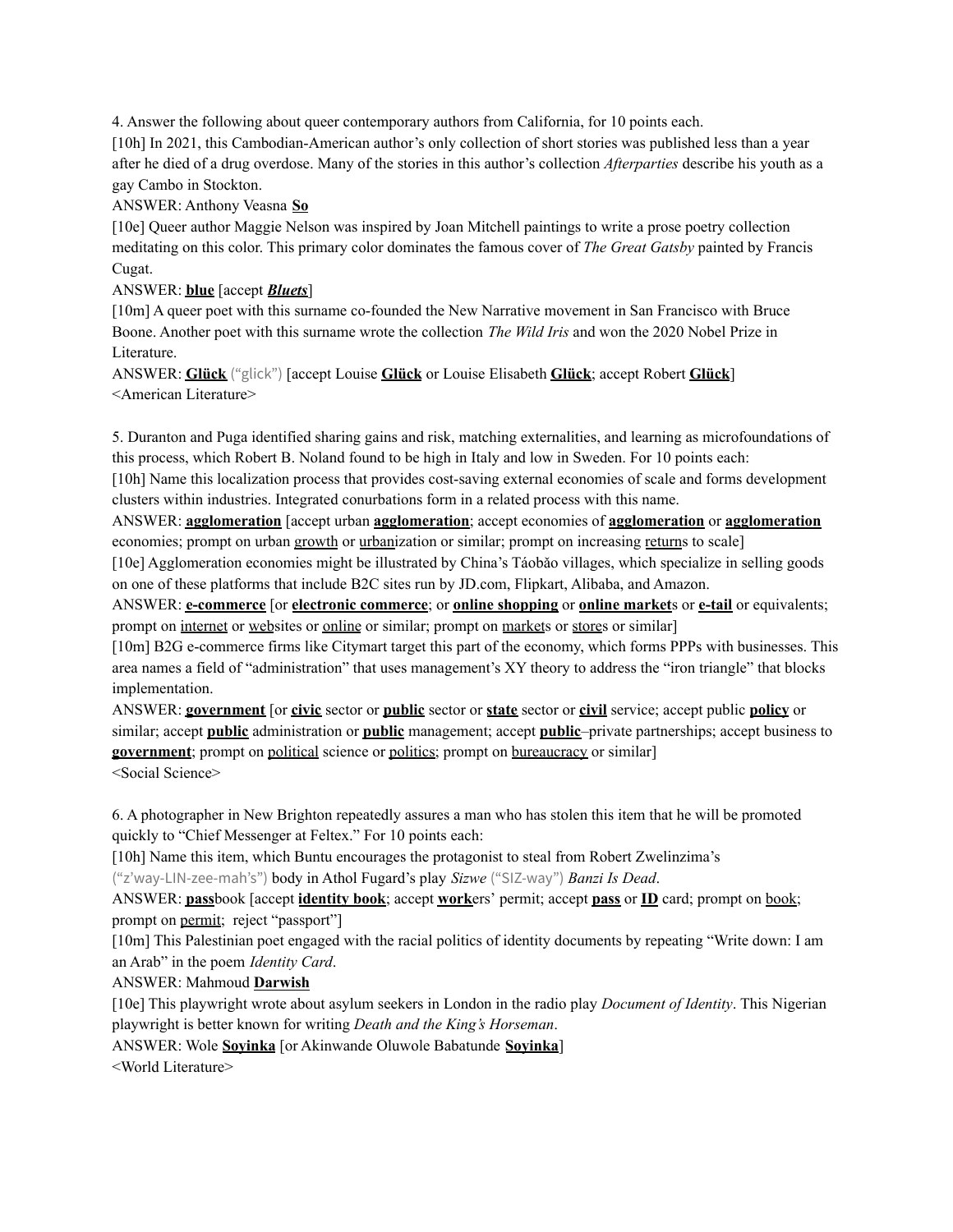7. These diagrams use "scri" ("scry") or "script I" to represent future and past null infinity, which are associated with the destination of outgoing radiation and the source of incoming radiation. For 10 points each:

[10h] Name these 2D diagrams that depict infinite 4D spacetime by rescaling the metric by the conformal factor. ANSWER: **Penrose** diagrams

[10m] The Penrose diagram for the maximal extension of this metric consists of four regions: the original spacetime, a parallel universe, a black hole, and a white hole. This metric describes spacetime under the influence of a massive body with no charge or angular momentum.

ANSWER: **Schwarzschild** ("sh'VARTS-shilt") metric [or **Schwarzschild** solution; or **Schwarzschild** black hole; or **Schwarzschild** vacuum]

[10e] This phenomenon travels on 45-degree trajectories in Penrose diagrams. Extremely massive objects can act as lenses to distort and bend this phenomenon.

ANSWER: **light** [or electromagnetic **radiation**]

<Physics>

8. Volcanic eruptions preserved San Andrés and Joya de Cerén in this country, where the cotton-growing confederation of Cuscatlán was founded after the Toltecs spurred an 11th-century migration from Mexico. For 10 points each:

[10h] Name this modern-day country where the Poqomam briefly expelled the dominant Nawat-speaking Pipil from Tazumal. Pipil artisans in this country brought petate bedrolls and comal griddles to the cacao-trading state of Izalco. ANSWER: El **Salvador** [or Republic of El **Salvador** or República de El **Salvador**; accept **Salvadoran** or

## **salvadoreña** or **salvadoreño**]

[10e] Anastasio Aquino, a Nonualco hacienda worker growing these goods, led an 1833 rebellion in El Salvador. By 1600, New Spain's main nonmineral exports were these products, like Oaxacan carmine from cochineal ("kotch-ih-NEEL") and indigo.

ANSWER: **dye**s [accept **pigment**s; accept **colorant**s; prompt on organic compounds or chemicals; prompt on cash crops or similar by asking "processed into what?"]

[10m] Merchants traded hilo de caracol and achiote dyes in the Captaincy-General based in this people's homeland, the site of a 1570s-era cacao boom. Antigua was built southeast of this people's kingdom of Q'umarkaj in Guatemala.

ANSWER: **K'iche'** [or **Quiché**; accept **Kaqchikel** or **Uspantek** or **Tz'utujil** or **Tzutuhil** or **Sutujil** or **Sakapultek**; prompt on Maya or Mayan peoples; reject "Q'eqchi" or "Kekchi"] <World History>

9. This city's Cișmigiu ("CHESH-mee-GYEW") Gardens was largely spared from the Juche-inspired "systemization" urban planning system. For 10 points each:

[10m] Name this city nicknamed "Little Paris" since its Unirii ("oo-nee-ree") Boulevard was built to resemble the Champs-Elysées ("shohnz-eh-lee-zeh"). This city's Palace of the Parliament is the heaviest building in the world. ANSWER: **Bucharest** [or **București**]

[10e] To mimic the Champs-Elysées, Unirii Boulevard ends with a recreation of this monument. The French Tomb of the Unknown Soldier lies below this monument commissioned by Napoleon Bonaparte.

# ANSWER: **Arc de Triomphe** [or **Arc de Triomphe** de l'Étoile; accept the **Arch of Triumph** or the **Triumphal Arch**]

[10h] Visitors to one of these locations at Bucharest's Politehnica ("po-lee-TEKH-nee-kah") University can see marine fossils in the marble foundations. Dogs learned to frequent one of these locations designed by Latvian artists that contains Pavel Korin's mosaic "Peace Throughout the World."

ANSWER: **subway** stations [or **metro** stations or equivalents; accept **underground** stations or the **tube**; prompt on railway stations or rapid transit or similar] (The other metro system is in Moscow.) <Geography>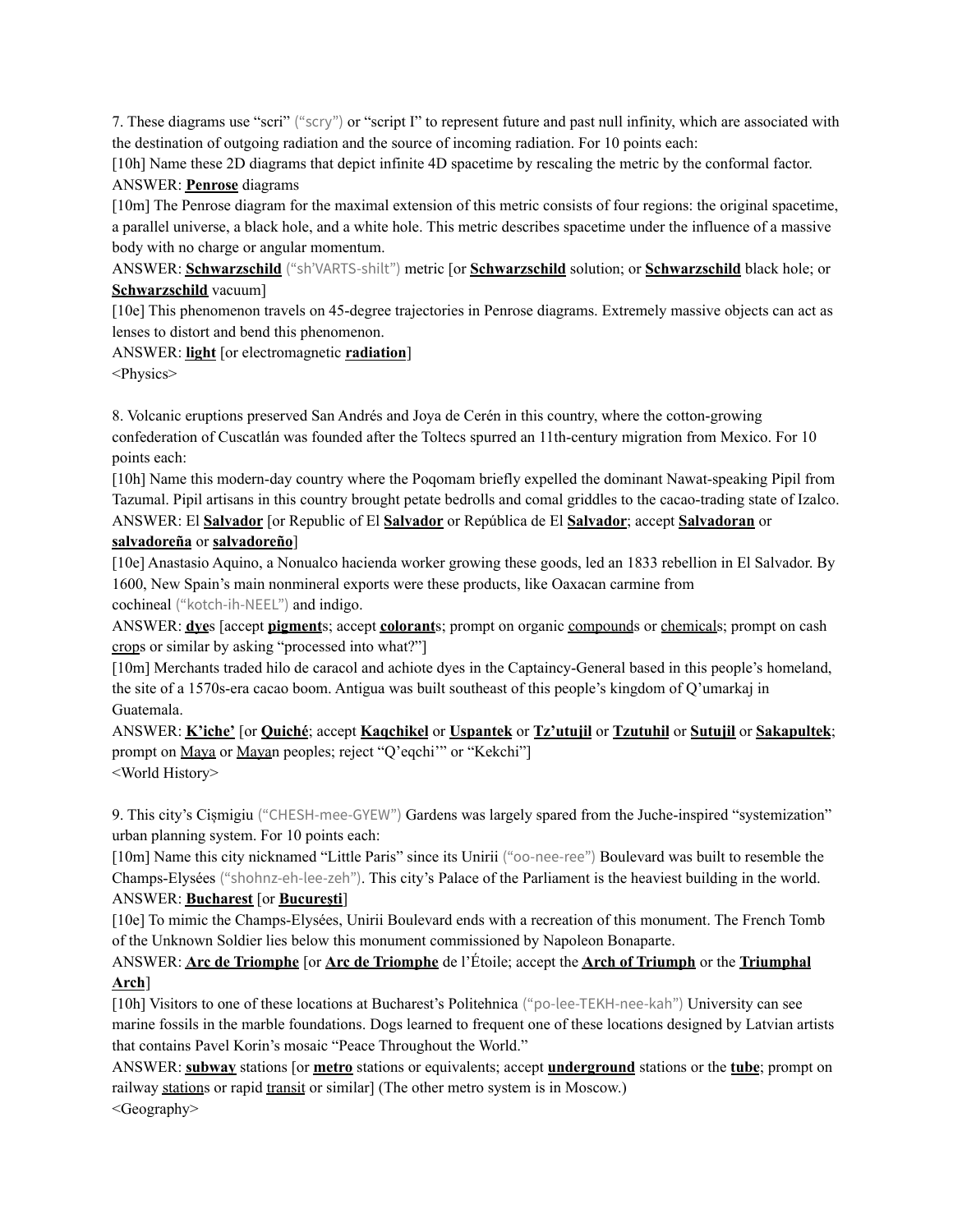10. Susan Schneider argued that those who hold this position to be true must necessarily reject physicalism. For 10 points each:

[10m] Identify this specific position that holds that "the mental" emerges from the physical brain in a non-reducible manner. This form of dualism is distinct from substance dualism.

### ANSWER: **property** dualism

[10h] To explain how mental processes seem to be the only emergent nonreducible properties, some property dualists also adhere to this position, which states that all matter has some mental properties. Francesco Patrizi coined the term for this position.

### ANSWER: **panpsychism**

[10e] Property dualism and substance dualism both fail to explain the "downward" form of this idea. This idea is the influence by which one event or thing brings about another.

ANSWER: **causation** [or **causality**; accept **cause** and effect; accept downward **causation**] <Philosophy>

11. During the Stanford prison experiment, Dave Eshelman earned the nickname "John Wayne" by acting out the role of a cruel warden from this film who sentences prisoners to "a night in the box," although the warden was not actually played by John Wayne. For 10 points each:

[10m] Name this 1967 Stuart Rosenberg film that stars Paul Newman as a rebellious member of a Florida chain gang who consumes 50 hard-boiled eggs.

## ANSWER: *Cool Hand Luke*

[10h] *Cool Hand Luke* ends with a shot of one of these objects superimposed over a crossroads. A 1980 film ends with the song "Midnight, the Stars, and You" playing during a slow zoom towards one of these objects.

### ANSWER: **photo**graph [accept **picture**s]

[10e] This director personally airbrushed Jack Nicholson into a 1921 New Year's Eve party photo to end his film *The Shining*.

ANSWER: Stanley **Kubrick** <Other Fine Arts>

12. Downwearing may contribute to the zonal type of these formations, which are hypothesized to result from diverse processes like the alteration and exhumation of massif and scarp retreat. For 10 points each:

[10h] Name these prominent formations that may arise when erosion on a plain exposes the pediment around knobs of bedrock, like the granite domes of Zimbabwe's Matobo Hills. Wilhelm Bornhardt coined the name of these isolated rock outcrops that stand out abruptly from surrounding plains.

ANSWER: **inselberg**s [or **monadnock**s; accept **kopje**s or **koppie**s; prompt on tors; prompt on turrets; prompt on nubbins; prompt on <u>outcropping</u>s or boulders; prompt on sugarloaf hills or whaleback hills; prompt on remnants of circumdenudations]

[10e] Inselbergs are often made of this siliciclastic ("sill-ih-sih-CLAH-stick") sedimentary rock, like South American tepuis ("teh-pwees") and the arches of Arches National Park. This rock is composed of, and named for, tiny grains of silica that are finer than gravel.

ANSWER: **sandstone** [accept Navajo **sandstone**; accept **quartz arenite** sandstone; prompt on sand grains] [10m] Triassic lithostratigraphy ("lith-oh-strah-TIH-grah-fee") in Europe relies on sandstone named for this variable. Liesegang rings are distinguished by this variable, which is used to classify minerals in the streak test. ANSWER: **color** [accept **hue** or **shade** or **tint**; accept **color**ful sandstone or **Bunt**sandstein or **bunt**er sandstone; accept specific colors like **red** or **orange** or **blue**; prompt on light wavelength; prompt on appearance] <Other Science>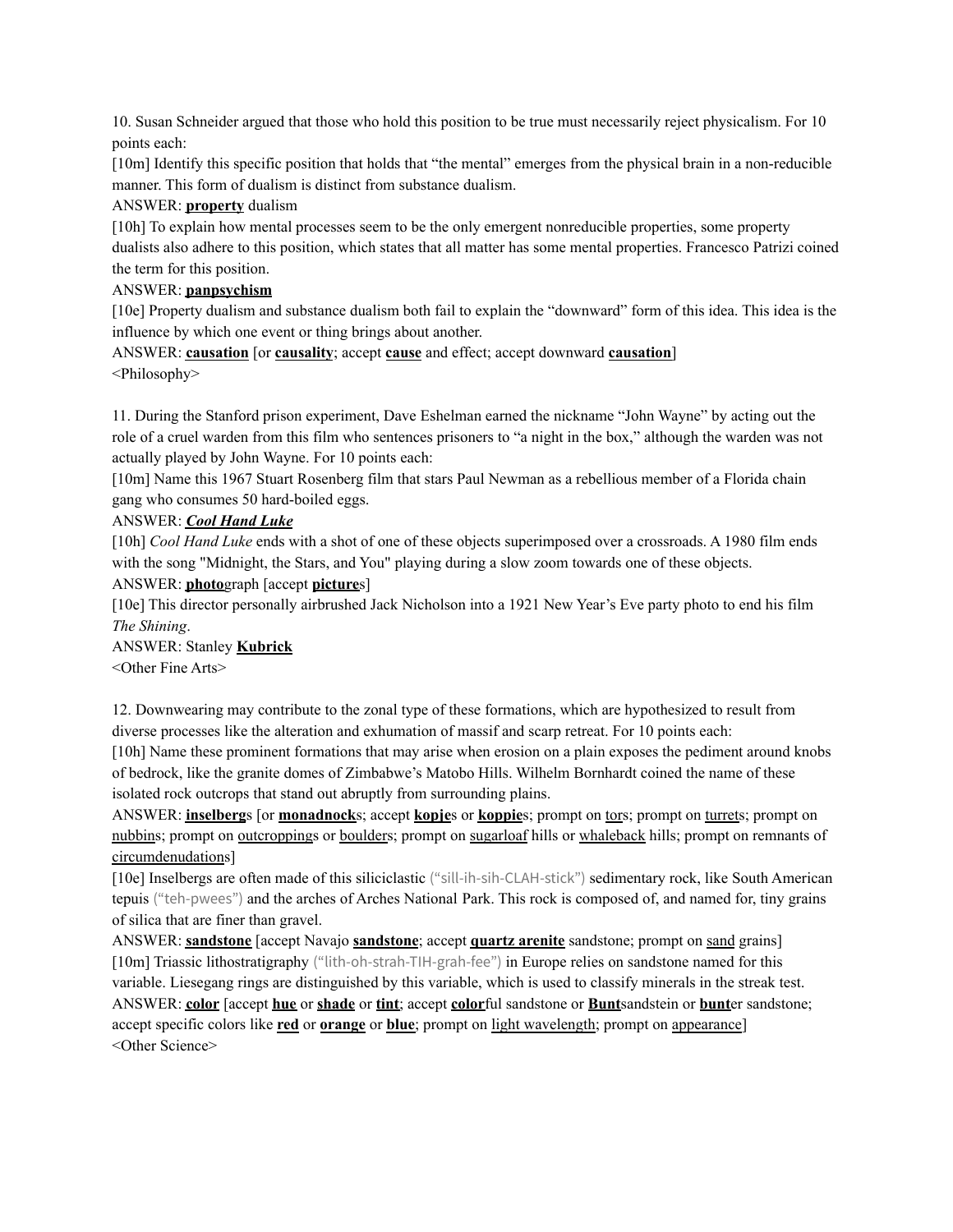13. For 10 points each, answer the following about the Scottish child prodigy Marjorie Fleming, who wrote many poems and diaries before dying at age 8.

[10h] In her diary, Marjorie wrote that this author's "tails [sic] are very good." This author of the children's story "The Purple Jar" wrote about the mismanagement of the title Anglo-Irish estate in *Castle Rackrent.*

### ANSWER: Maria **Edgeworth**

[10m] Marjorie Fleming's biographer, John Brown, claims that Marjorie Fleming was the protégée of this author. This author of *Guy Mannering* wrote a novel subtitled *'Tis Sixty Years Since* about the officer Edward.

ANSWER: Walter **Scott** [or Sir Walter **Scott**, 1st Baronet] (The unnamed novel is *Waverley*, which Scott allegedly wrote while he was with Fleming.)

[10e] This author called Marjorie Fleming "one of the noblest works of God." He anthologized poems for young readers in *A Child's Garden of Verses*, and wrote about the cabin boy Jim in *Treasure Island*.

ANSWER: Robert Louis **Stevenson** [or Robert Lewis Balfour **Stevenson**]

<British Literature>

14. An 1880 Senate Committee investigation into the origins of this movement referenced the influence of Henry Adams and the Colonization Council. For 10 points each:

[10h] Name this movement organized with the help of Benjamin "Pap" Singleton. Participants in this movement, who were encouraged to move to the "Great Solomon Valley," settled the town of Nicodemus.

ANSWER: **Exoduster** movement [accept the Great **Exodus** to Kansas; prompt on general answers referring to Black migration by asking "what was the name of the movement?"; reject the "Great Migration"]

[10e] One factor in the migration was this legislation, which promised a 160-acre allotment of land to citizens. This 1862 legislation signed by Abraham Lincoln opened up land in states like Kansas that the Exodusters migrated to. ANSWER: **Homestead** Act of 1862

[10m] Henry Adams organized Exodusters migrating from this state, where perpetrators of the Colfax Massacre founded the White League. This state was briefly led by the first Black governor of a US state, P.B.S. Pinchback. ANSWER: **Louisiana** [or **LA**]

<American History>

15. In Portugal, sculptors like Nicolas Chantereine decorated the Jerónimos and Santa Cruz monasteries in this style during the "Manueline" period. For 10 points each:

[10m] Name this artistic style that flourished in Bohemia under panel painters like Master Theodoric and the Master of Vyšší ("VISH-ee") Brod. Simone Martini influenced miniatures like the Wilton Diptych in this style's "International" phase.

ANSWER: **Gothic** [accept International **Gothic** or Late **Gothic** or tardo **gotico**; accept Manueline **Gothic** or **gótico** português tardio; accept **flamboyant** Gothic or gótico **flamejante**]

[10h] This artist's altarpiece depicting the *Adoration of the Magi* is considered one of the greatest International Gothic paintings. He painted scenes like the *Coronation of the Virgin* in tempera with pastiglia and gold leaf backgrounds.

ANSWER: **Gentile** da Fabriano [prompt on da Fabriano]

[10e] One of the predellas to Gentile's *Adoration of the Magi* depicts this scene. This scene portrays the birth of Jesus and is often displayed publicly around Christmas.

ANSWER: **nativity** of Jesus [or **nativity** of Christ; accept **crèche**s]

<Painting/Sculpture>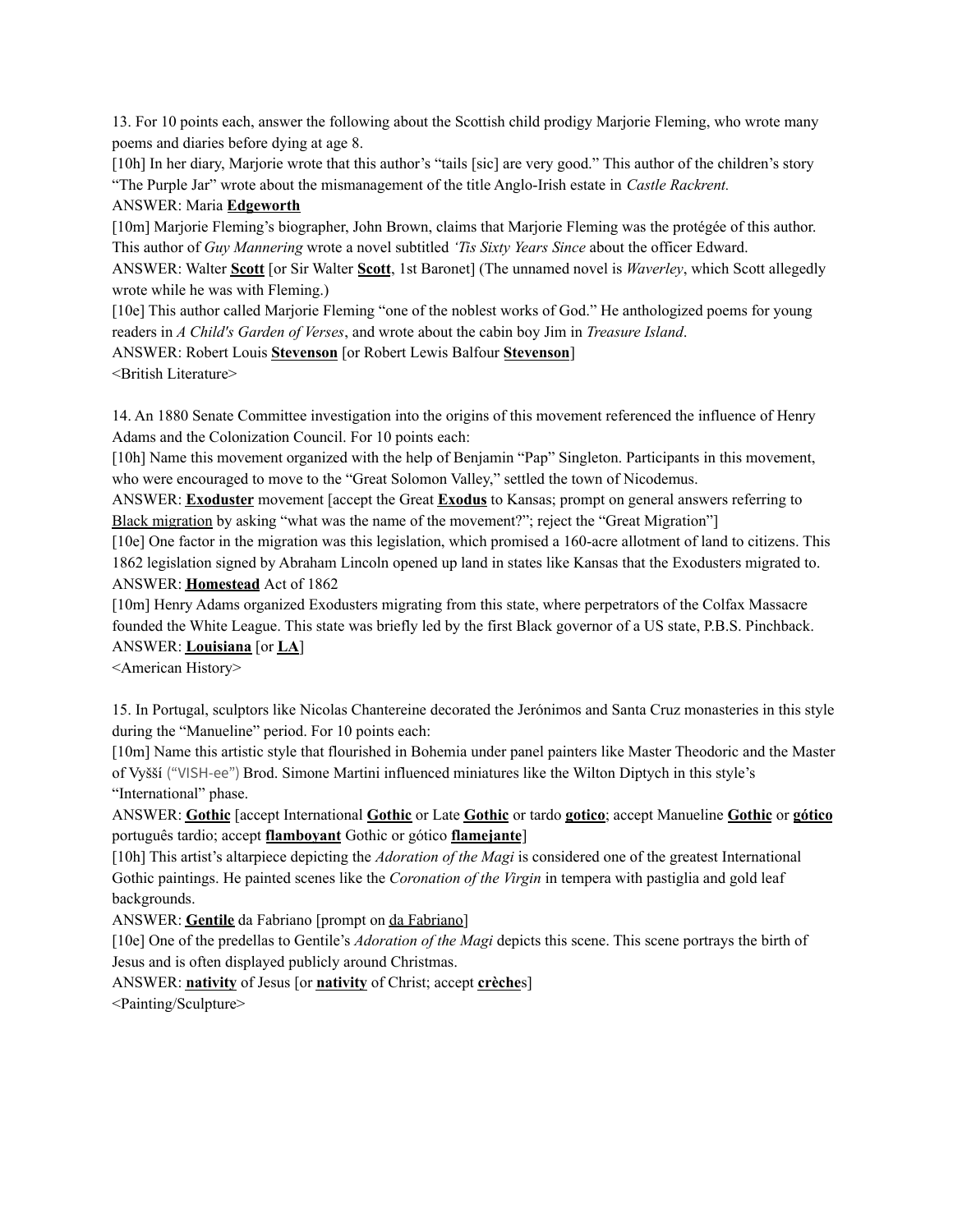16. In stories from this collection, a woman cuts off her hands after she learns that her brother is attracted to them, and a woman has to eat a dragon's heart in order to conceive a child. For 10 points each:

[10h] Name this 17th-century fairy tale collection by Giambattista Basile ("JAHM-bah-TEE-stah bah-ZEE-leh"), which was the inspiration for a Matteo Garrone film. In its frame story, ten storytellers are hired after the princess Zoza is cursed to never laugh.

## ANSWER: *Pentamerone* ("pen-TAH-mer-OWN-ay") [or *Tale of Tales* or *Lo cunto de li cunti* or *Il racconto dei racconti*; or *Lo trattenemiento de peccerille*]

[10m] In the *Pentamerone* ("pen-TAH-mer-OWN-ay"), a woman has to marry an ogre after her father raises one of these creatures to enormous size. In a poem, one of these creatures is a "bed" and "temple" that holds "three lives in one."

ANSWER: **flea**s [or **pulce** or **pulci**; or **Siphonaptera**; prompt on insects or arthropods] (The second sentence is from "The Flea" by John Donne.)

[10e] The frame-story and style of the *Pentamerone* was patterned on this author's *Decameron*.

ANSWER: Giovanni **Boccaccio**

<European Literature>

17. The Malay hero Hang Tuah possessed one of these objects named Taming Sari, which granted its owners invincibility and ensured that they would not be defeated in battle. For 10 points each:

[10e] Name these weapons that, in a traditional Balinese dance, are directed toward the chests of performers due to a spell cast by Rangda. Sikhs carry the *kirpan*, a ceremonial example of these weapons, as one of the Five Ks. ANSWER: **dagger**s [or **kris**; accept **knive**s or **blade**s or **sword**s]

[10h] The kris dance featuring those eponymous ceremonial daggers occurs as part of a larger performance named for this benevolent lion spirit, who confronts the demon queen Rangda.

#### ANSWER: **Barong**

[10m] At weddings, grooms carry krises garlanded in these flowers because of a prince who hung his intestines on his kris to keep fighting. A Chinese folk song praises the fragrant buds of this flower, which is used in a tea notably produced in Fúzhōu.

ANSWER: **jasmine** [accept white **jasmine** or Arabian **jasmine** or Sambac **jasmine** or *Jasminum sambac*; or **melati** putih; or **m***òlìhuā*]

<Mythology>

18. Journalist Martin Dillon examined mass murders perpetrated by a group of "Butchers" named for the Shankill neighborhood in this city. For 10 points each:

[10m] Name this largest city where "peace walls" were constructed in "interface areas." The Harland & Wolff Shipyard in this city built most vessels for the White Star Line that was known for operating transatlantic ocean liners in the first half of the 20th century.

ANSWER: **Belfast** [or **Béal Feirste** or **Bilfawst**] (The White Star Line also operated the *Titanic*, which was built in Belfast.)

[10e] The "peace walls" in Belfast hold together a fragile peace achieved by the 1998 Good Friday Agreement, which ended this decades-long ethnic conflict in Northern Ireland.

ANSWER: the **Troubles** [or na **Triobloidi**]

[10h] During the Troubles, a note legendarily reading, "No milk, but leave 200 bottles" preceded a three-day "battle" supported by Radio Free Derry in this neighborhood, which provides an alternate name for events on "Bloody Sunday" in 1972.

ANSWER: **Bogside** [or "the **Bog**"; accept Battle of the **Bogside**; accept **Bogside** Massacre] <Other History>